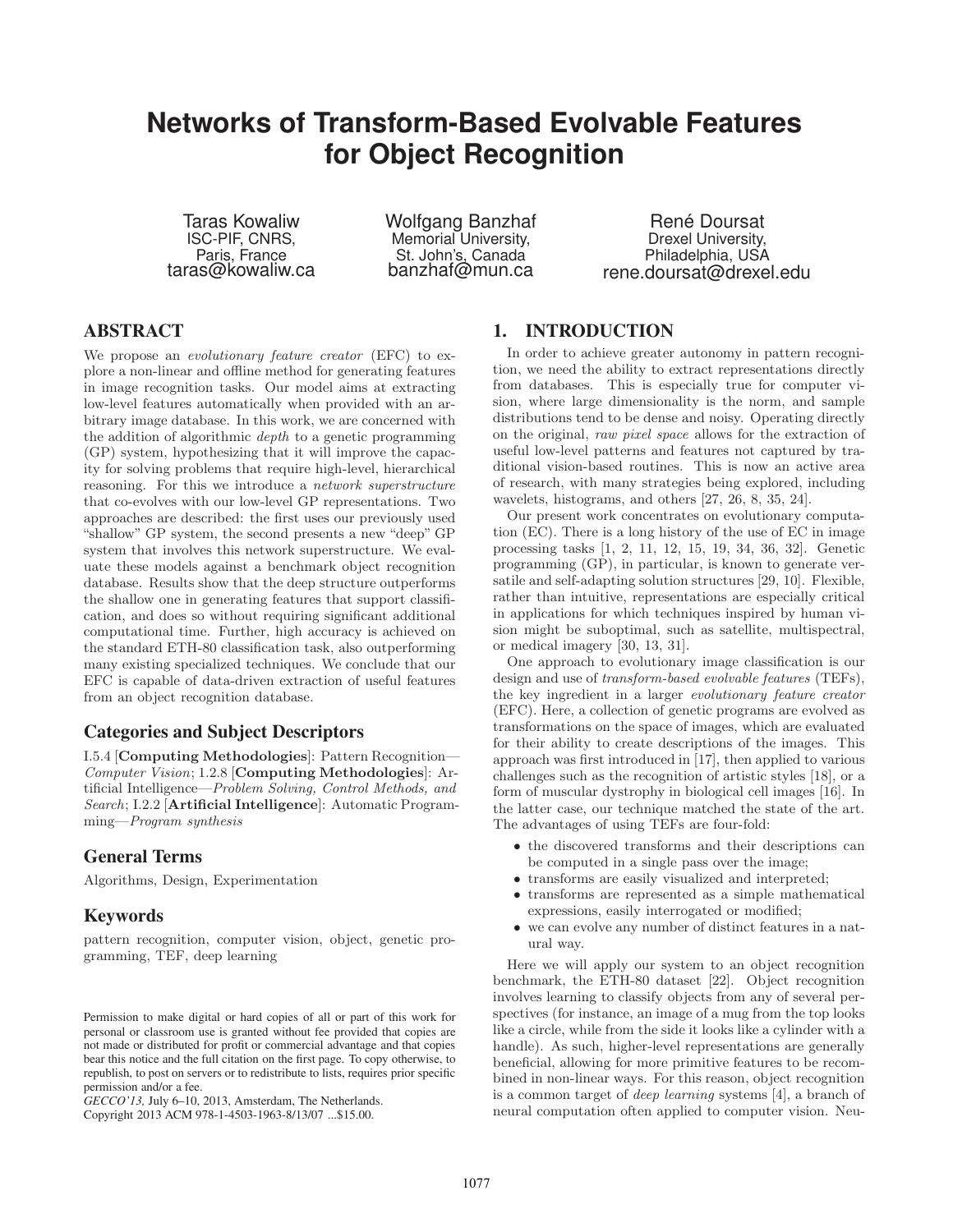ral networks are considered "deep" if there are more steps between the inputs and outputs—implying a greater capacity for abstraction—as opposed to "shallow" representations, where a dictionary of sub-representations are combined simply (e.g. as in support vector machines, SVM). In deep learning, a network will implicitly create low-level and high-level features simultaneously while learning, expressing them as sub-networks. For a wide class of problems, deeper representations are known to be exponentially more effective than shallower representations, but are also known to contain more local minima [5]. Deep representations have been highly successful recently in vision problems [21, 7].

Here we consider a new, deep version of our evolutionary system. In addition to our evolving sub-representations (the TEFs), we also co-evolve a network superstructure connecting those TEFs. This new superstructure will allow for the re-use of existing TEFs as inputs to more specialized (i.e. deeper) TEFs. We will contrast this new system against our original, "shallow" setup. It is not obvious that this addition of depth to a shallow GP-based system will be useful: GPs are more malleable than perceptrons or SVM kernels, and are innately capable of representing hierarchical knowledge. Yet, while GPs can theoretically recreate some depth on their own, our intuition is that such a representation will not be evolvable. Rather, our reasoning is that an imposed two-level system will allow for more primitive features to co-evolve with higher-level representations while retaining interim information as a working output.

We are not the first to use a deep network representation for GP-based image processing. GP-based network systems have already generated successful image segmentation methods [33, 23], which are partial inspiration for this work. There are several important differences with our model, however: firstly, we aim for feature extraction for classification; secondly, our system co-evolves both network structure and the component sub-representations simultaneously; and thirdly, our system uses a classifier as a wrapper, meaning that the extracted features need to support a classifier rather than solve the problem directly. This last point allows for different, specialized classifiers to be swapped in and out as desired—as we shall demonstrate—and for expertise to be located at a later stage.

## 2. THE DATA

The ETH-80 database, created by Leibe and Schiele [22], is an object database composed of eight categories (typically toys, mugs or fruits), each consisting of ten instances or "objects", photographed from 41 views. This makes  $8 \times 10 \times 41 =$ 3280 images in total. Figure 1 shows one particular view for each object, all from the same angle (here we preprocess the images by scaling them to  $80 \times 80$  pixels and converting to grayscale). A typical recognition task consists of predicting the category of a previously unseen object.

For each run, we divide our data into three sets: a training set, which is used to train a classifier; a validation set, used by the fitness function to evaluate any particular classifier; and a test set to evaluate the final result of the evolutionary process. Each set contains a certain number of objects, where each object means a series of 41 images.

Initially (Section 4.1), we choose 24 objects as validation objects (i.e.,  $24 \times 41 = 984$  images), and 8 objects as test objects (i.e.,  $8 \times 41 = 328$  images). First, we evolve a good solution using the validation data as a fitness function. Then, 24 validation objects, used to evaluate interim fitness



8 test objects, used to evaluate overall process

**Figure 1: Samples from the ETH-80 database. There are 8 categories of 10 objects each. Each image shows a single view (from 41) of one object. One set of test objects (***column in dark red frame***) and three sets of validation objects (***columns in light green frames***) are high**lighted. Each column contains a total of  $8 \times 41$  views **(other 40 not shown).**

we evaluate the highest fitness solution on the test data to obtain our test accuracy.

Later (Section 4.2), we also choose 24 objects as validation objects, leaving 8 test objects aside. Evolution proceeds as above, using the validation set to compute fitness. However, once evolution is complete and we have extracted our highest fitness solution, we compute the test accuracy for each of the 8 test objects separately. That is, for each test object, we take the remaining 79 objects to create a new training pool, and evaluate the accuracy on that test object. This latter measure, called the leave-one-object-out accuracy, is the traditional evaluation metric for the ETH-80 database.

#### 3. THE MODEL

We begin with a high-level overview of our original model (the interested reader should consult [16] for details). Next, we discuss the new features.

Our model, the EFC, operates on a provided database of images, divided into a finite number of classes. The ultimate output of the system will be a collection of easily computed features well-suited for classification of the database by some particular classifier. The EFC consists of two parts: an evolutionary algorithm, and a collection of feature-extracting individuals or simply "individuals".

An individual is a tuple:  $(n, T_1, ..., T_k, M, \sigma)$  where *n* is a neighbourhood size, T*<sup>i</sup>* is a transform-based evolvable feature, M is a dimensionality-reducing function, and  $\sigma$  is a classifier. When presented with an input image, an individual will process it as follows (Figure 2):

- 1. compute a collection of transformations of the image using its TEFs T*i*;
- 2. convert the transformed images to a feature vector via the moment function M;
- 3. feed the feature vector to classifier  $\sigma$ , which will return a class label.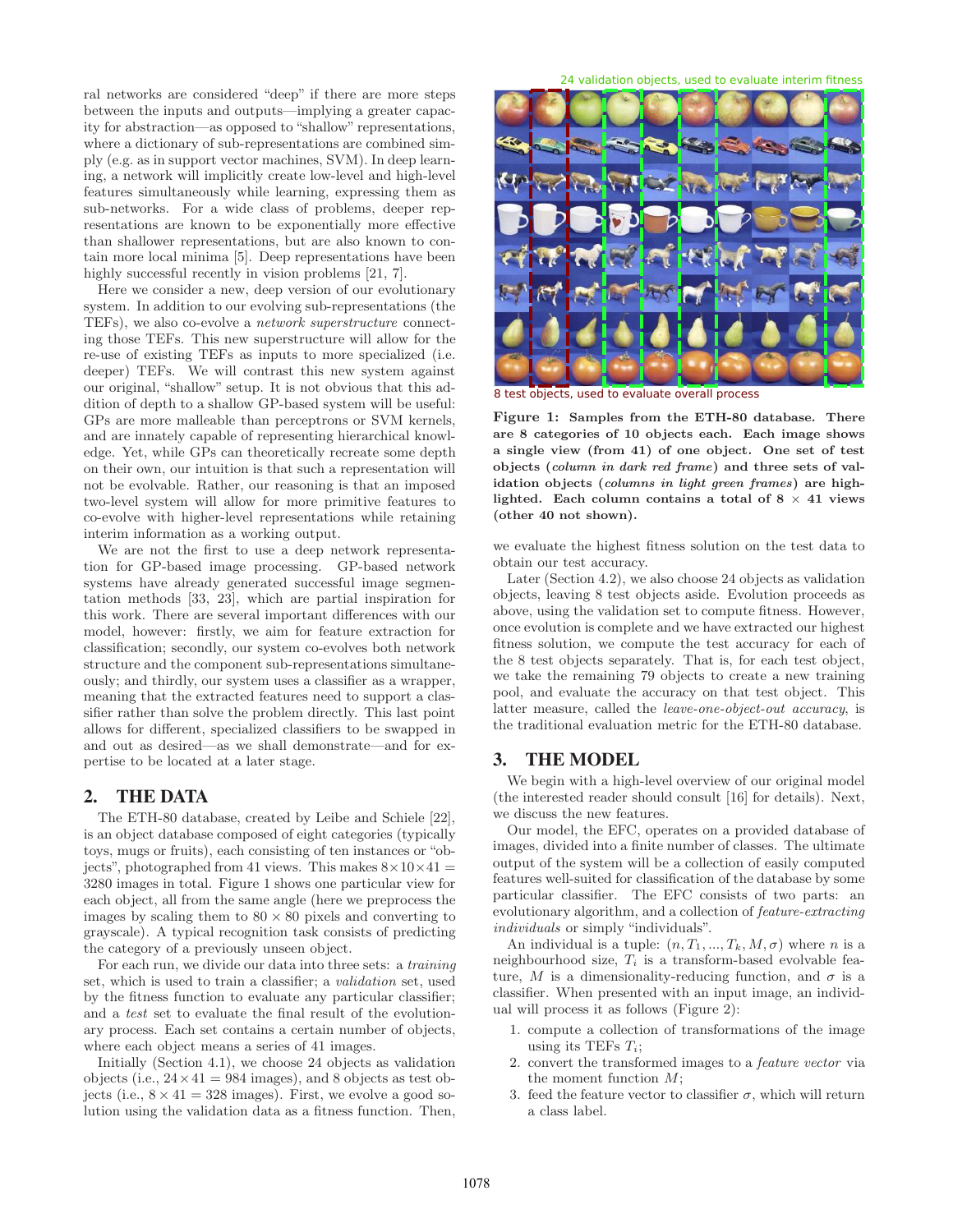

**Figure 2: Overview of a feature-extracting individual. First, the original image is transformed by a collection of TEFs** T*i***. Next, each transform is converted to numerical values via the moment function** M**. Finally, the feature vector of moments is classified.**



**Figure 3: The neighbourhood of a pixel, VN-25, is mapped to a prioritized onedimensional representation, which is fed to a genetic program.**

A TEF is a genetic program which operates on the pixel space of the image as a sliding window. For each pixel in the source image, a neighbourhood is collected and passed to the TEF, which returns a real value in [0, 1]. This new value is used to define the intensity of the corresponding output image pixel. While neighbourhoods may vary (there is evidence that the EFC can self-select an appropriate neighbourhood size), here we simply use a neighbourhood of type VN-25 (Figure 3).

We use a single dimensionality-reducing function  $M$ , the first geometric moment. As in much previous work, informal experimentation convinced us that this was the best choice.

Our present work diverges from previous versions of the EFC in two ways: the chief modification is the inclusion of a network superstructure organizing the relations between TEFs. This allows for the generation of depth in the resulting transforms, as some TEFs can build upon the lower-level results of previous TEFs. A second change is the usage of Linear Genetic Programming (LGP) as the representation of the TEFs.

#### 3.1 LGP representation for TEFs

There are two main motivations for using LGP: first, LGP is known to be naturally parsimonious, which is a desirable trait for our transforms; second, LGP is very easily converted to computer code—including, potentially, assembly code—which allows for the easy conversion of an LGP program to a compilable and fast machine-independent code listing. For reasons of verification and export of results from the system, this is also a desirable property.

|  | Table 1: Pool of functions and actions on inputs $(a, b)$ . |  |  |  |
|--|-------------------------------------------------------------|--|--|--|
|  |                                                             |  |  |  |

|       | func. action            |        | func. action          |
|-------|-------------------------|--------|-----------------------|
| plus  | $a + b$                 | max    | $\max\{a,b\}$         |
| minus | $a-b$                   | min    | $\min\{a, b\}$        |
| times | ab                      | abs    | a                     |
| sqrt  | a                       | square | $a^2$                 |
|       | inv $1/a$ , or          |        | thresh 1 if $a > b$ , |
|       | 1 if $ a  < 0.0001$     |        | 0 otherwise           |
|       | pow $a^b$ , if defined  | log    | $log a$ , if defined  |
|       | 1 otherwise             |        | 1 otherwise           |
|       | dist $\sqrt{a^2 + b^2}$ |        |                       |

Our implementation of LGP closely follows [6]. An LGP program consists of

- 25 initial registers, for the inputs from the VN-25 neighbourhood
- 5 additional registers, initialized to genetically controlled values in [0, 1]
- between 2 and 100 binary program statements
- a return statement, returning the contents of the first register (if necessary, the return statement is forced into the range [0, 1] by using the closest extreme value). Our pool of functions is shown in Table 1.

We can mutate an LGP program through two forms: micromutation and macro-mutation, where the former reinitializes existing elements with probability  $p_M$ , and the latter adds or removes a program statement. When mutating an LGP program, we choose macro-mutation with probability  $p_{\text{mut}}$ , otherwise we apply micro-mutation.

We will refer to the *effective size* of an LGP program as the number of non-neutral program statements. Note that this is an over-estimate of the complexity of a program, since some non-neutral program statements might be ineffective (e.g.,  $a = a + 0$ ). The mean effective size of an individual is the mean of the effective size of each of its transforms.

## 3.2 OrigEFC

We will refer to our original EFC system with LGP representation as OrigEFC. Like previous version, this is a shallow application of a series of transforms to the database.

As in previous work, we use four genetic operators: mutation, crossover, merger, and pruning. All are identical to previous work, except that intra-transform mutation now mutates an LGP program.

#### 3.3 DeepEFC

Our primary extension of the EFC model will be termed DeepEFC, where we add a network structure to the original EFC representation. In this case, we view each transform as a linear list of functions, which is applied either to the raw images or to the outputs of previous transforms.

Thus, a DeepEFC individual can be written as

$$
I = (n, (t_1, T_1), ..., (t_k, T_k), M, \sigma),
$$

where  $n$  is a neighbourhood size,  $M$  is a statistical moment,  $\sigma$  is a classifier, and  $(t_i, T_i)$  is a target-TEF pair. The target  $t_i$  is a positive integer, interpreted either as the index of a preceding TEF  $T_j$  (in which case  $t_i = j$ ) or as an indicator of the original image.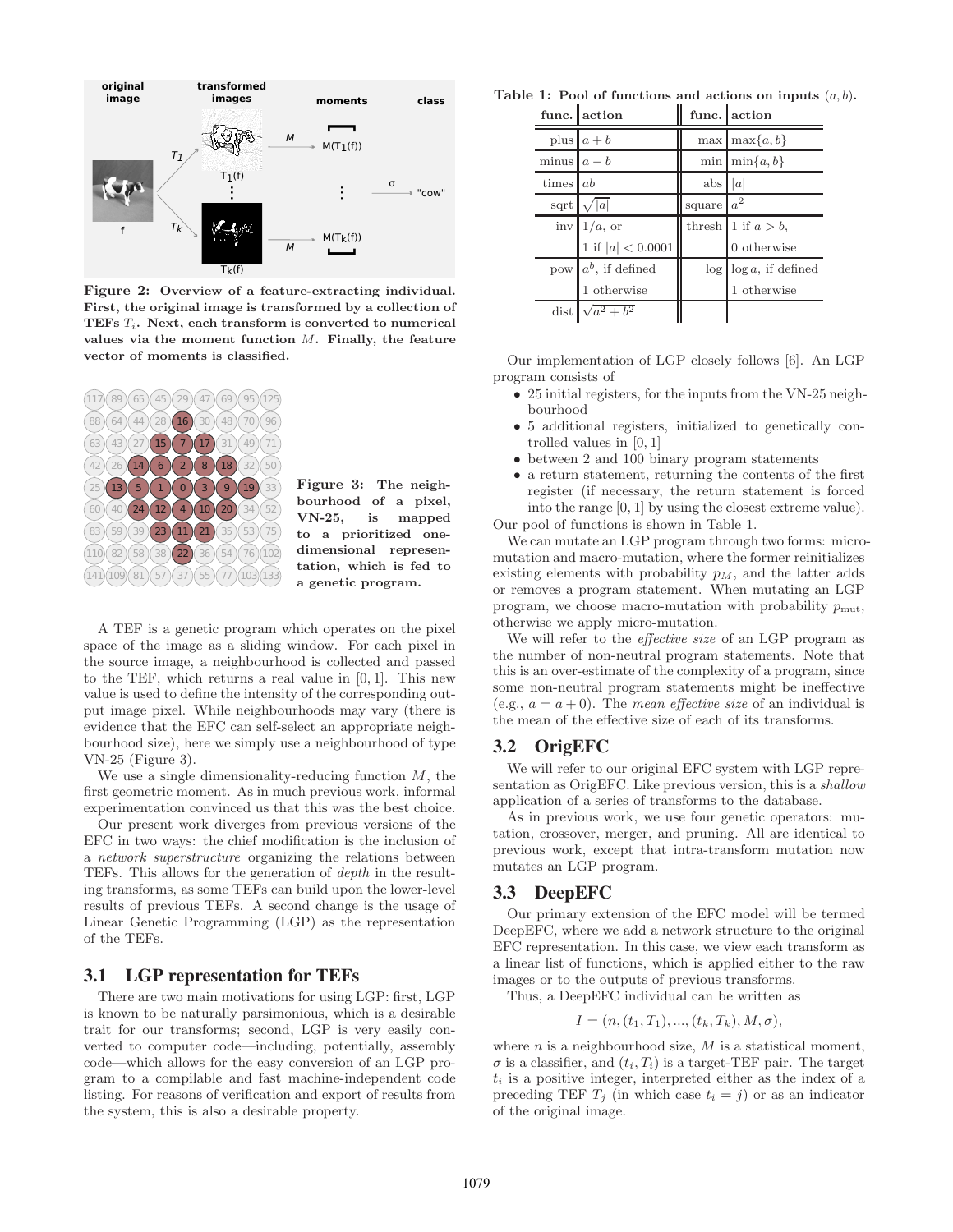Given an image, denoted by  $f$ , a DeepEFC individual:

- applies the first TEF directly to  $f$ , producing image  $f_1 = T_1(f)$
- for each subsequent target-TEF pair  $(t_i, T_i)$ :
	- renormalizes the index:  $j = (t_i \text{ mod } i)$ , so that it points to a preceding TEF  $T_i$ , where  $j \in [0, i-1]$ 
		- $-$  gets the source image  $f_j$  to be used:
			- $∗$  if  $j = 0, f_j$  is the original image f
			- ∗ if j > 0, f*<sup>j</sup>* is as defined by previous iteration
		- **–** applies the TEF to the source image:

```
∗ fi = Ti(fj )
```
- computes the complete feature vector:
- $v = \{M(f), M(f_1), ..., M(f_k)\}\$
- returns the class label  $\sigma(v)$ .

Thus, an individual now has its TEFs organized in a network, where one TEF might operate on the output of a previous TEF. By chaining the computation of the TEFs, we can compute a deep individual in the same amount of time as a shallow individual, assuming an equivalent complexity in terms of number and composition of TEFs.

A DeepEFC individual can be initialized in the same manner as an OrigEFC individual, with a random, positive integer chosen for each  $t_i$  value. With probability  $0.5$  we set  $t_i = 0$  under the assumption that the majority of representations should be shallow.

All *genetic operators* applied to a DeepEFC individual are the same as for OrigEFC, where target-TEF pairs are always treated as a single unit. Thus, the crossover operator will swap target-TEF pairs between individuals, a merger will create an individual with a large list of target-TEF pairs from two source individuals, and pruning will delete a target-TEF pair from an individual. We can mutate a DeepEFC individual in the same manner as an OrigEFC individual, except that we also have some chance of mutating each t*<sup>i</sup>* value. In these cases, the t*<sup>i</sup>* value is reinitialized randomly.

#### 3.4 Evolutionary Algorithm

Our system is driven by a steady-state evolutionary algorithm. A population of  $n_{\text{pop}}$  individuals is initialized and evaluated for fitness. Next, for  $n_{eval} - n_{pop}$  iterations, we

- (a) select an individual via a tournament of two randomly chosen individuals;
- (b) select an operator from crossover, merger, or pruning, with probability  $p_{\rm cross},\,p_{\rm merge},$  and  $p_{\rm prune}$  respectively. If none was selected, we choose mutation with strength  $p_{\text{mut}}$  (see [16] for operator definitions);
- (c) in the case of crossover or merger, we select a second individual via tournament;
- (d) we replace the worst individual from the initial tournament in (a) with the result of the operation.

Thus, we execute exactly  $n_{eval}$  evaluations in total.

The complexity of the training is linear in  $O(n_{\text{eval}} n_{\text{im}}|f|)$ , where  $n_{\text{im}}$  is the number of images in the training and validation sets, and  $|f|$  is the number of dimensions in an image.

The fitness  $F$  of an individual  $I$  is the generalized sensitivityspecificity:

$$
F(I, V) = \prod_{\text{categories } c} (1 - \text{FPR}(I, V, c))
$$

where  $V$  denotes the set of validation images, and  $FPR$  is the False Positive Rate of the classifier over the images of category c. We use this product—rather than, say, simple

classification accuracy—to discourage local minima when a classifier learns to recognize a single category but not others. To report results, however, we will use the classification accuracy. The winner of a tournament between individuals  $I_1$  and  $I_2$  is:

$$
\text{win}(I_1, I_2) = \begin{cases} \text{arg min } n \cdot \text{T}(I) & \text{; if } |F(I_1) - F(I_2)| < \delta_{\text{pars}}\\ \text{arg max } F(I) & \text{; otherwise} \end{cases}
$$

where  $\delta_{\text{pars}}$  is a parsimony threshold and  $n_T(I)$  is the number of TEFs in individual I.

Following an informal parameter search of approximately 50 trial runs, we found the following parameter set to maximize the test fitness:

| max number of initial TEFs 3 |                        |                                                            | nbhd. VN-25                    |
|------------------------------|------------------------|------------------------------------------------------------|--------------------------------|
| max number of TEFs 20        |                        |                                                            | $\delta_{\text{pars}}$ 0.001   |
| $n_{\rm pop}$   800          |                        |                                                            | $n_{\mathrm{eval}}$   15 $000$ |
|                              | $p_{\text{mut}}$ 0.025 | $p_{\text{cross}}$ 0.33                                    |                                |
|                              |                        | $p_{\text{merge}}$ 0.01 $\parallel p_{\text{prune}}$ 0.025 |                                |

Unless otherwise stated, these parameters will be used for all following experiments. Note that this choice was made based on the expected maximization of the OrigEFC model, not the DeepEFC, and hence, if any advantage exists, we expect it to favour the original technique.

## 4. RESULTS AND ANALYSIS

#### 4.1 Model comparison

Initially, we compare the result from OrigEFC and Deep-EFC on the ETH-80 database. For this section, we limited the test set to include the objects indexed "1" in each category (the second column in Figure 1), while the validation objects were randomly picked for each run. Constraining our choice of test objects to these particular ones is a setting we believe to be of greater than average difficulty based on the classifier accuracies that we computed in our early explorations. We do so to limit the variance due to selection of the test object and better see the stochasticity resulting from the use of an evolutionary algorithm. Note that this implies lower test accuracies than is generally possible, due to both the choice of test objects and less training data  $(80 - 8 = 72$  left for training, instead of 79).

First, we looked at the performance of OrigEFC. The evolution of the classification accuracies for one typical run is shown in Figure 4. In general, evolution was successful, with individuals steadily increasing in fitness over time. Over about 15 independent runs, final test accuracies had a mean of 0.809 (s.d. 0.033) using the original first nearest neighbour (1-NN) classifier.

Generally speaking, test accuracy increased with training fitness, although there were occasional exceptions. The system did not, in general, overfit: on the contrary, generally there was substantial underfitting, with test accuracy approximately 20% higher than training accuracy. This means that our choice of validation technique (24 objects) was robust; it also suggests that running the experiments for more time might generate better results.

Next, we performed identical experiments on DeepEFC, using the same parameters as above, and again constraining the choice of test objects. In this case, evolution followed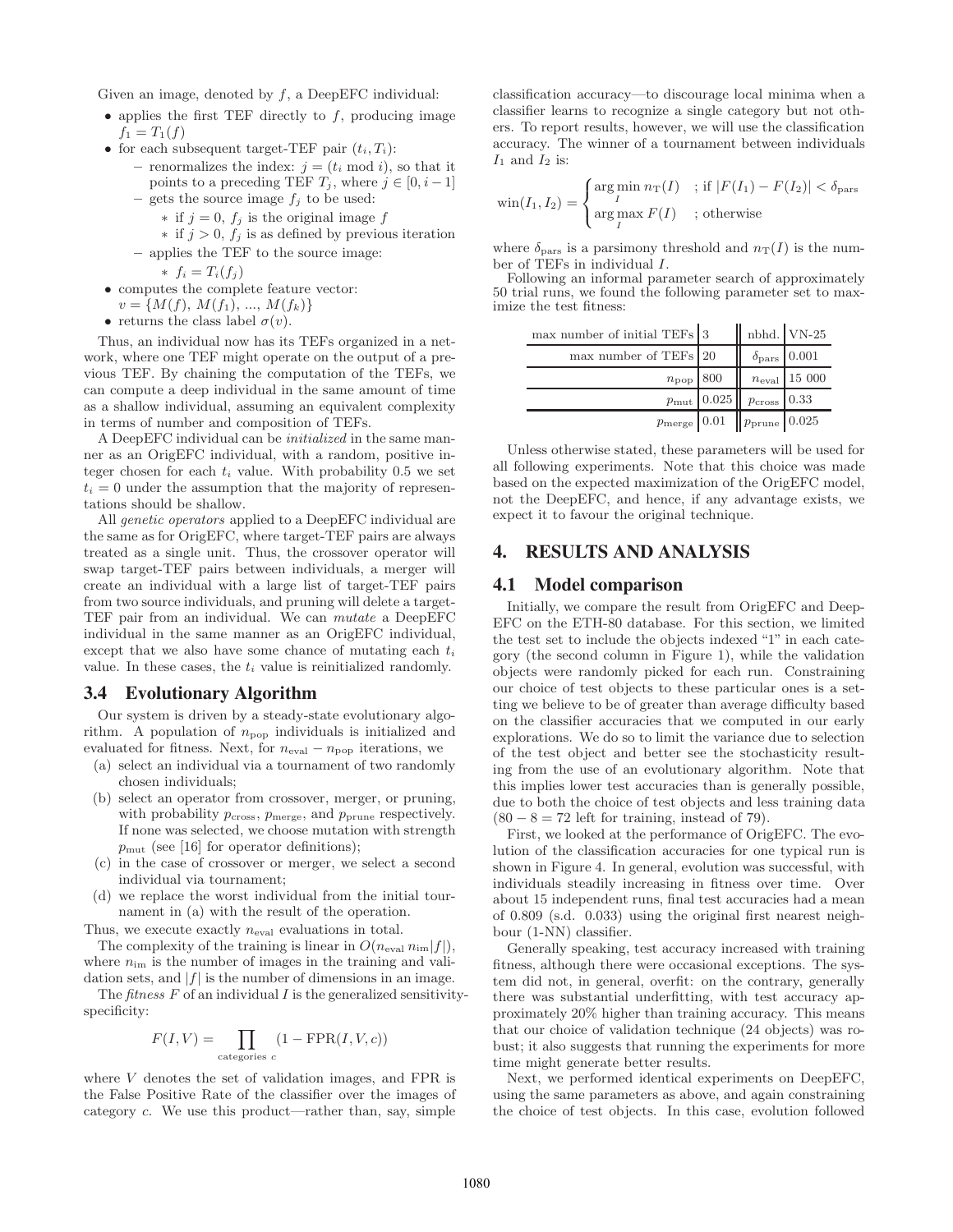

eval num. **Figure 4: Evolution of validation accuracies for individuals in a typical OrigEFC run (***green***: mean,** *red***: best). Test accuracy (***blue***) also computed to track overfitting.**



**Figure 5: Comparison of test accuracies for several independent runs of OrigEFC (***orange***) and DeepEFC (***blue***) using several classifiers.**

a very similar course, that is, a steadily increasing fitness over time, and substantial underfitting. The final mean test accuracy for about 15 independent runs of the DeepEFC system was 0.838 (s.d. 0.029) using the 1-NN classifier.

A comparison of the test accuracies achieved by OrigEFC and DeepEFC can be seen in Figure 5. We also consider the results re-evaluated via two additional classifiers: logistic regression and a neural network. Both are implemented via Weka [37] using default values. For all classifiers, a Welsch's two-value t-test confirms that the difference between mean values is significant  $(p < 0.05$  in all cases), therefore that DeepEFC is an improvement over OrigEFC.

A second question we had was about the complexity of the evolved LGP programs. The mean effective size of the most



**Figure 6: Comparison of the mean effective size of the TEFs in the most fit individual for several independent runs of OrigEFC and DeepEFC.**



**Figure 7: Comparison of the number of TEFs in the most fit individual for several independent runs of OrigEFC and DeepEFC.**



**Figure 8: Evolution of number of TEFs for individuals in our example OrigEFC run.**

fit individuals for each run is shown in Figure 6. Our first note is that our intuition regarding LGP was correct, the programs are parsimonious with an average size of six or seven program statements (see the appendix for samples): programs of this size can easily be analyzed by a human. This is a natural consequence of the use of LGP, as we did not put any pressure toward small LGP programs like we did toward a small number of TEFs.

A second note regarding the mean effective size is that there is no substantial difference between the OrigEFC and the DeepEFC program sizes. Indeed, with a mean program length of approximately six or seven statements, it is highly unlikely that the TEFs themselves are performing any computation that might be reasonably considered "deep". Thus if either system is capable of hierarchical reasoning, it most certainly comes from the network structure or the classifier.

A final note concerns the resulting size of the solutions. Since each TEF must be computed for each image, more TEFs imply greater computational complexity. We plot the number of TEFs of the most fit individuals for both groups in Figure 7. There seems to be some pressure toward larger solutions for DeepEFC than for OrigEFC, but this difference is not obviously significant ( $p > 0.3$  by a Welsch's twovalue t-test). Complicating this picture, it appears that our runs were constrained not by evolutionary pressure, but instead by our artificially imposed maximum number of TEFs. Figure 8 shows the evolution of the number of TEFs for our example run with OrigEFC. In this case, it is evident that evolution was pressing for larger solutions. Hence, it is difficult to predict what would happen if our solution size was fully unconstrained. We conclude that in this particular case, there was no significant additional computational cost to running DeepEFC compared with OrigEFC, but note that less restrained parameters might lead to different results.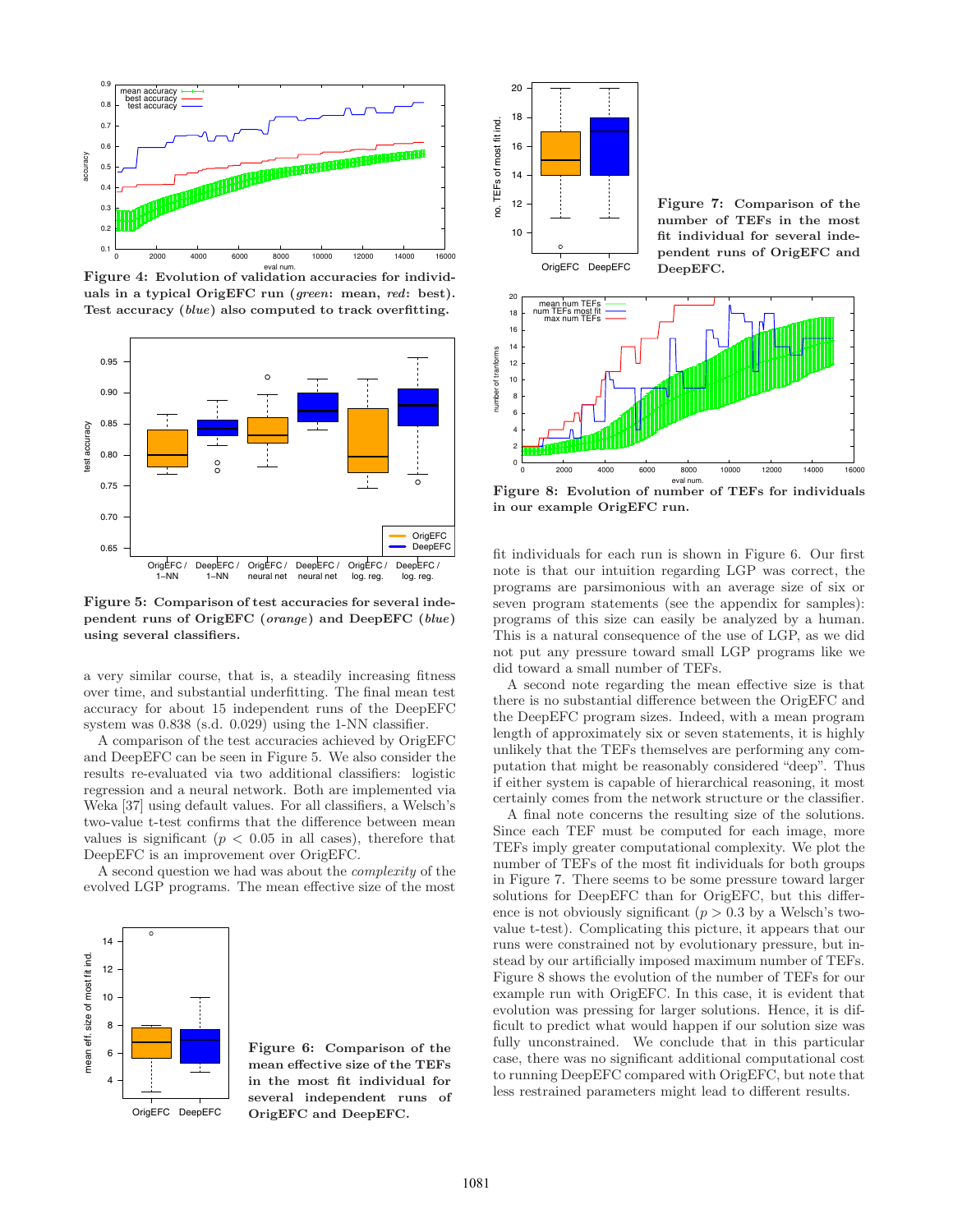

**Figure 9: Illustration of part of the network comprising** our exemplar individual: transforms  $T_6$  and  $T_{16}$  show increasingly specialized edge detectors; transform  $T_1$  gen**erally serves to emphasize lighter areas of the image; transform** <sup>T</sup>3 **reveals sharp diagonal transitions in the already segmented lighter areas.**

## 4.2 Evaluation of DeepEFC using all objects

Here we re-evaluate the DeepEFC technique using randomly chosen test objects. As before, a collection of features is created having kept eight randomly chosen objects as test objects, one from each category. Once evolution is complete, however, we use the resulting collection of features to classify one test object, having re-trained the classifier using the other 79 test objects as training data. Thus, each run allows us to evaluate eight of the 80 test objects.

Since our technique is stochastic, we launched 20 independent runs (i.e. 160 evaluations in total, including at least one of each object). All parameters were the same as above, except for longer runs ( $n_{eval} = 20 000$ ). As before, these trials showed some underfitting, and generally increasing test accuracies with time (again, it is possible that running the algorithm for more time might yield better results). The mean leave-one-object-out classification accuracy using the original 1-NN classifier, a neural network, and logistic regression, are:

**classifier mean test accuracy s.d. test accuracy**

| $1-NN$       | 0.839 | 0.201 |
|--------------|-------|-------|
| neural net   | 0.890 | 0.171 |
| logist. reg. | 0.902 | 0.168 |

It should be noted that the ETH-80 contains several particularly difficult objects, which bring down the mean values. The median classification accuracy, using logistic regression as a classifier, is **0.950**.

## 4.3 Exemplar individual

Here we analyze one exemplar individual, drawn from one DeepEFC after 15 000 evaluations. A full listing of the exemplar individual's genome is in the appendix.

It is clear that although depth is used, it is not extensively used. No transform is more than two steps deep, and most



**Figure 10: Illustration of the spread of values for transforms** <sup>T</sup>1**,** <sup>T</sup>3**. Best viewed in colour.**

transforms operate on the original images. This is typical of our DeepEFC runs.

Figure 9 shows a sub-network of the exemplar individual, containing a couple of depth-two pathways. The benefits of increased specialization via depth can be seen here.

For instance,  $T_1$  is a transform which (loosely) extracts the light-coloured sections of an image. Doing so discriminates between cups and apples on the one hand (the two brightest categories), and the remainder of the objects on other hand. The deeper  $T_3$  transform highlights subregions from the bright regions already extracted, marking sharp transitions in the diagonal direction. This increased specialization serves to discriminate objects without sharp transitions in light-coloured regions, i.e. the fruits (Figure 10).

Similarly,  $T_6$  is a rather general edge detector. While it has some discriminatory power, it does not favour any particular class. The deeper  $T_{16}$  transform, however, highlights a subset of these edges, which is effective at distinguishing between cars and pears.

As in our previous work with the EFC, TEFs range from very general to very specific. Edge detectors are common, as one would expect in an object recognition task. But some TEFs are also highly specialized: for the ETH-80, distinguishing between horses, dogs, and cows is the most difficult sub-problem. Our exemplar individual discovered a transform,  $T_{10}$ , which serves no other purpose than highlighting the spots on certain cow objects (Figure 11).

## 5. COMPARISON TO PREVIOUS WORK

The ETH-80 is a well-studied benchmark database with many results reported. Recent years, in particular, have seen rapid improvements in accuracy. Table 2 displays a subset of significant works on this database, including the most recent and the best, and contextualize our results. In all comparisons, however, it should be stressed that the EFC is a general-purpose system, and thus our application to this domain is rather naive. In particular, it should be remembered that our results are emergent, i.e., our model includes no preprogrammed low-level features or descriptors, no preselection of features, and no cognitive model of 3D objects. Our image sources were also constrained to grayscale.

Nilsback and Caputo utilized a multi-voting system under a decision tree classifier [28]. Bajramovic et al. considered several variants of nearest neighbour search in the context of optimizing an accuracy/runtime trade-off [3]. Ling and Ja-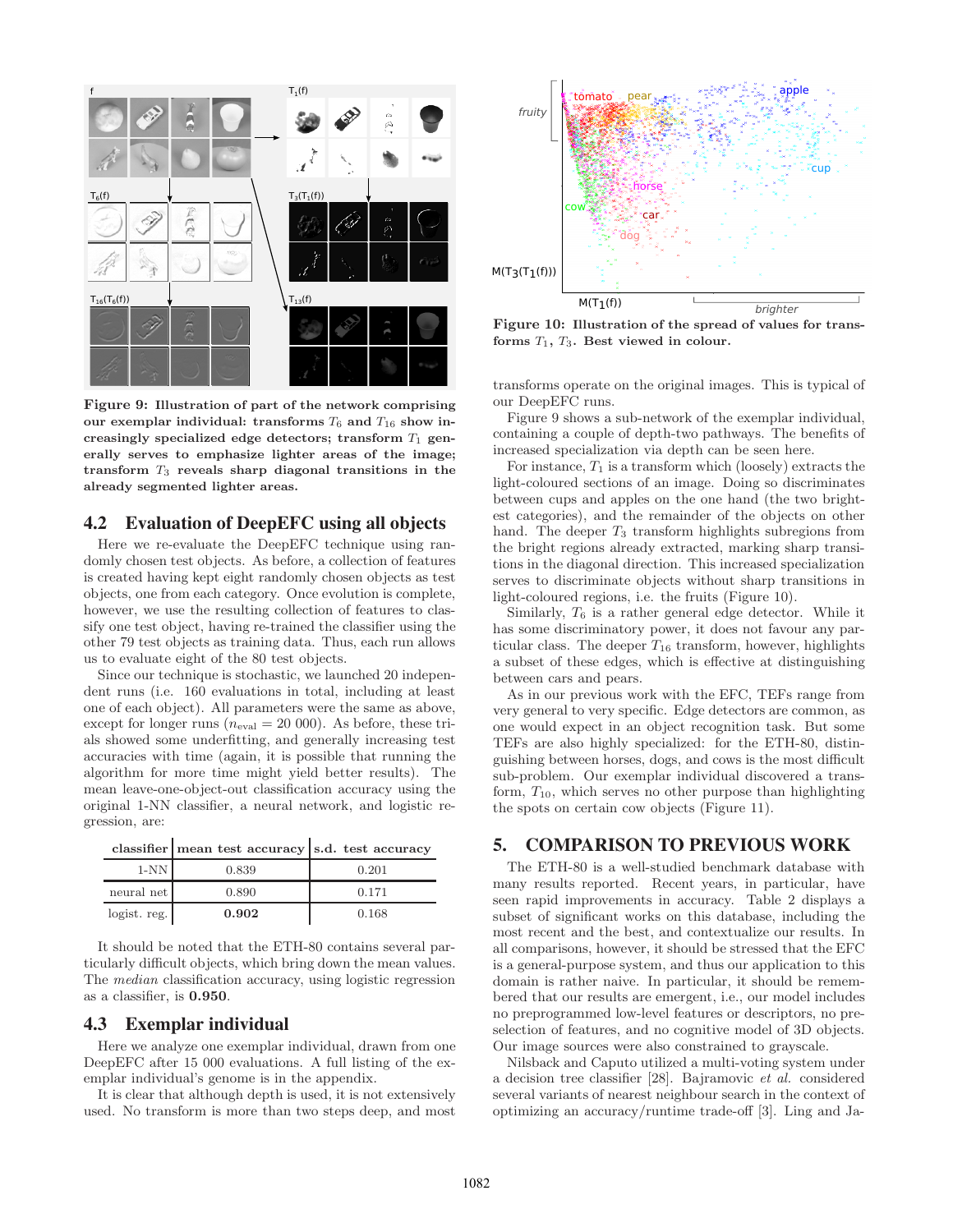

**Table 2: Comparison of reported category recognition accuracies for the ETH-80 database by increasing values.**

| $features (+ classifier)$                      | accuracy |
|------------------------------------------------|----------|
| $LDA$ [20]                                     | 0.652    |
| biased discriminant analysis [20]              | 0.741    |
| texture histograms $+$ dec. tree [22]          | 0.798    |
| nearest-neighbour variants 3                   | 0.840    |
| colour, contour $+$ dec. tree [22]             | 0.864    |
| morphological $+$ LCDP [14]                    | 0.880    |
| inner-distance, textures $+$ dec. tree [25]    | 0.881    |
| DeepEFC $+$ logist. reg. (this work)           | 0.902    |
| active sampling, metric learning $+ 1$ -NN [9] | 0.903    |
| colour, contour $+$ multi-cue dec. tree [22]   | 0.930    |
| Multivoting $+$ dec. tree [28]                 | 0.971    |
| Complex histograms $+$ SVM [24]                | 0.977    |

Complex histograms  $+$  SVM [24]  $0.977$ 

cobs designed a measure of inner distance in shapes, extracting a new means of representing the shape and augmenting with a texture description [25]. Kwak and Oh apply several forms of linear feature extraction techniques to PCAreduced features [20]. Hu et al. use several morphological strategies to improve shape retrieval [14]. Ebert et al. rely on a combination of active sampling and metric learning. Their metric improves performance for many classifiers [9]. The best results to date come from Linde and Lindeberg, who defined a collection of low-level descriptors, which led to the definition of a multi-dimensional basis for histograms, further reduced by PCA. These histogram descriptions were then optimized via SVM [24].

## 6. CONCLUSIONS

In this paper, we applied a GP-based evolutionary feature creator to a benchmark object recognition problem. Our results were less than state-of-the-art, yet higher than many specialized techniques. Given that our system is a naively applied, general purpose machine, and that our features are entirely emergent from the original data source, we consider this to be a striking demonstration of the capacity for artificial evolution to automatically extract features.

Further, we contrasted a "shallow" and "deep" approach, showing that the latter generated improved results using the same computational time and solution complexity. This suggested that GP might benefit from deep representations in the same way that neural networks do, promising applicability to a wider range of problems.

In deep learning, however, it is well understood that increasing the depth of a chain of representations can generate more local optima. This problem almost certainly exists in the present system. It is an intriguing and unexplored question whether or not the solutions from the neural network community (e.g., pretraining via auto-association or sparse coding) could be applied to GP-based approaches as well.

# 7. REFERENCES

- [1] E. Ahn, T. Mullen, and J. Yen. Evolutionary based feature extraction with dynamic mutation. In IEEE Congress on Evolutionary Computation (CEC), pages 409–416, 2011.
- [2] H. Al-Sahaf, K. Neshatian, and M. Zhang. Automatic feature extraction and image classification using genetic programming. In Conference on Automation, Robotics and Applications (ICARA), pages 157–162, 2011.
- [3] F. Bajramovic, F. Mattern, N. Butko, and J. Denzler. A comparison of nearest neighbor search algorithms for generic object recognition. In J. Blanc-Talon et al., editor, Advanced Concepts for Intelligent Vision Systems (ACIVS), pages 1186–1197. Springer-Verlag, 2006.
- [4] Y. Bengio. Learning deep architectures for AI. Foundations and Trends in Machine Learning, 2(1):1–127, 2009.
- [5] Y. Bengio and Y. LeCun. Scaling learning algorithms towards AI. In Large Scale Kernel Machines. MIT Press, 2007.
- [6] M. Brameier and W. Banzhaf. Linear Genetic Programming. Springer, 2006.
- [7] D. Ciresan, U. Meier, and J. Schmidhuber. Multi-column deep neural networks for image classification. In Conference on Computer Vision and Pattern Recognition (CVPR), pages 3642–3649, 2012.
- [8] N. Dalal and B. Triggs. Histograms of oriented gradients for human detection. In IEEE Conference on Computer Vision and Pattern Recognition (CVPR), pages 886–893, 2005.
- [9] S. Ebert, M. Fritz, and B. Schiele. Active metric learning for object recognition. In DAGM-OAGM, 2012.
- [10] P. Espejo, S. Ventura, and F. Herrera. A survey on the application of genetic programming to classification. IEEE Transactions on Systems, Man and Cybernetics — Part C,  $40(2):121-144$ , 2010.
- [11] W. Fu, M. Johnston, and M. Zhang. Genetic programming for edge detection: a global approach. In IEEE Congress on Evolutionary Computation (CEC), pages 254–261, 2011.
- [12] H. Guo, L. Jack, and A. Nandi. Feature generation using genetic programming with application to fault classification. IEEE Transactions on Systems, Man and Cybernetics — Part B,  $35(1):89-99$ , 2005.
- [13] D. Howard, S. Roberts, and C. Ryan. Pragmatic genetic programming strategy for the problem of